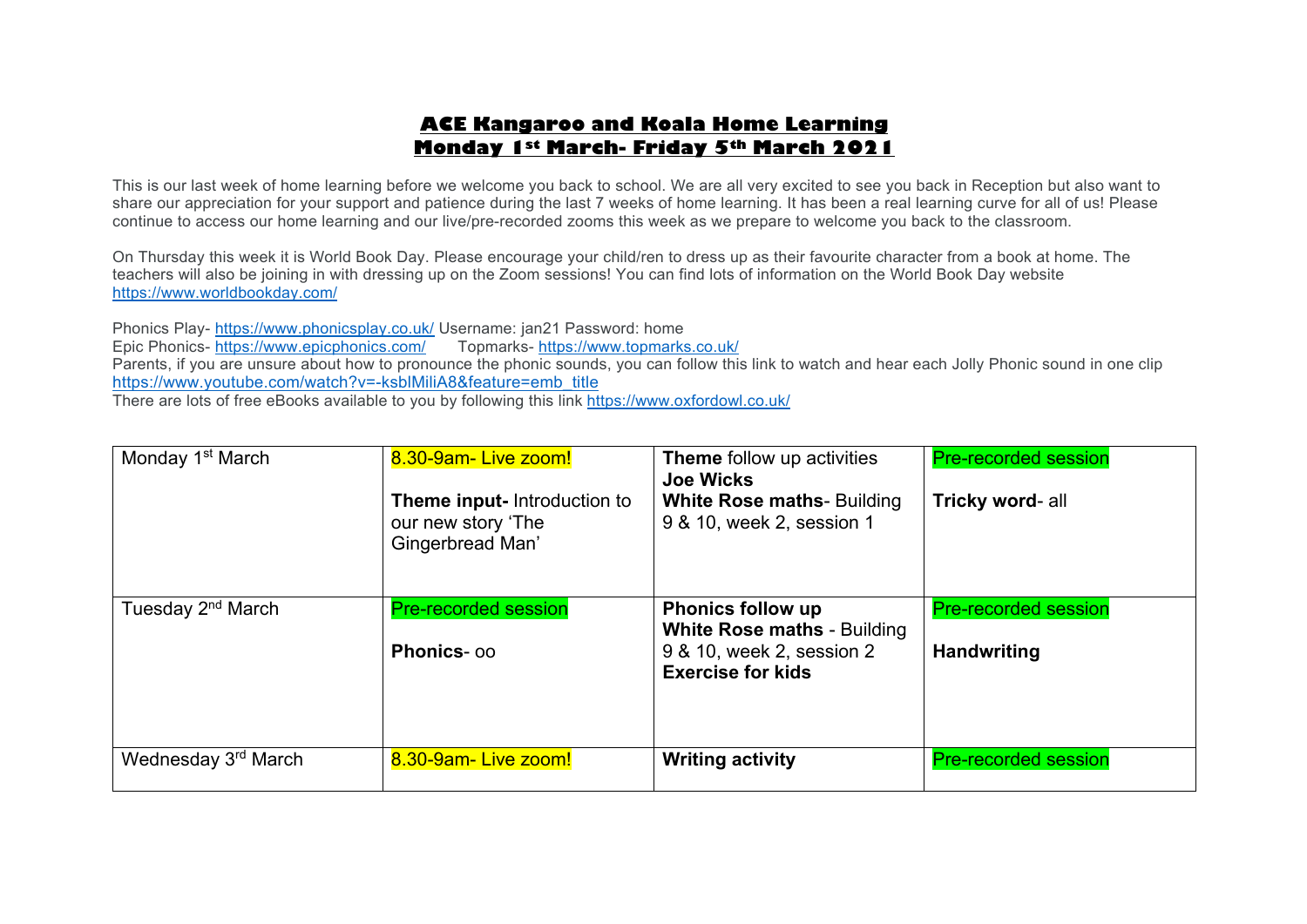|                                | <b>Writing input-</b> The Huge bag<br>of Worries      | <b>White Rose maths - Building</b><br>9 & 10, week 2, session 3<br><b>Joe Wicks</b><br>Hymns of Worship-please<br>follow the link on the school<br>website               | <b>Phonics-ar</b>              |
|--------------------------------|-------------------------------------------------------|--------------------------------------------------------------------------------------------------------------------------------------------------------------------------|--------------------------------|
| Thursday 4 <sup>th</sup> March | 8.30-9am-Live zoom!                                   | <b>RE</b> activity<br><b>White Rose maths - Building</b>                                                                                                                 | <b>Pre-recorded session</b>    |
|                                | <b>World Book Day! (Don't</b><br>forget to dress up!) | 9 & 10, week 2, session 4<br>Zumba for kids<br>Worship- please follow link on<br>website                                                                                 | <b>Maths</b>                   |
| Friday 5 <sup>th</sup> March   | <b>Pre-recorded session</b>                           | <b>Phonics follow up</b><br><b>Jigsaw activity- Why is</b>                                                                                                               | 2pm-2-30-Live zoom!            |
|                                | <b>Phonics - or</b>                                   | exercise important<br><b>White Rose maths - Building</b><br>9 & 10, week 2, session 5<br><b>Joe Wicks</b><br><b>Celebration worship-please</b><br>follow link on website | <b>Celebration of the week</b> |

# **Monday**

**Theme-** if you missed Zoom live this morning, please watch the story of The Gingerbread Man or share the story together if you have the book at home.

https://www.youtube.com/watch?v=YoQyyB5xvLk

Talk about the different characters in the book and see if you can retell the story. Now make a story map.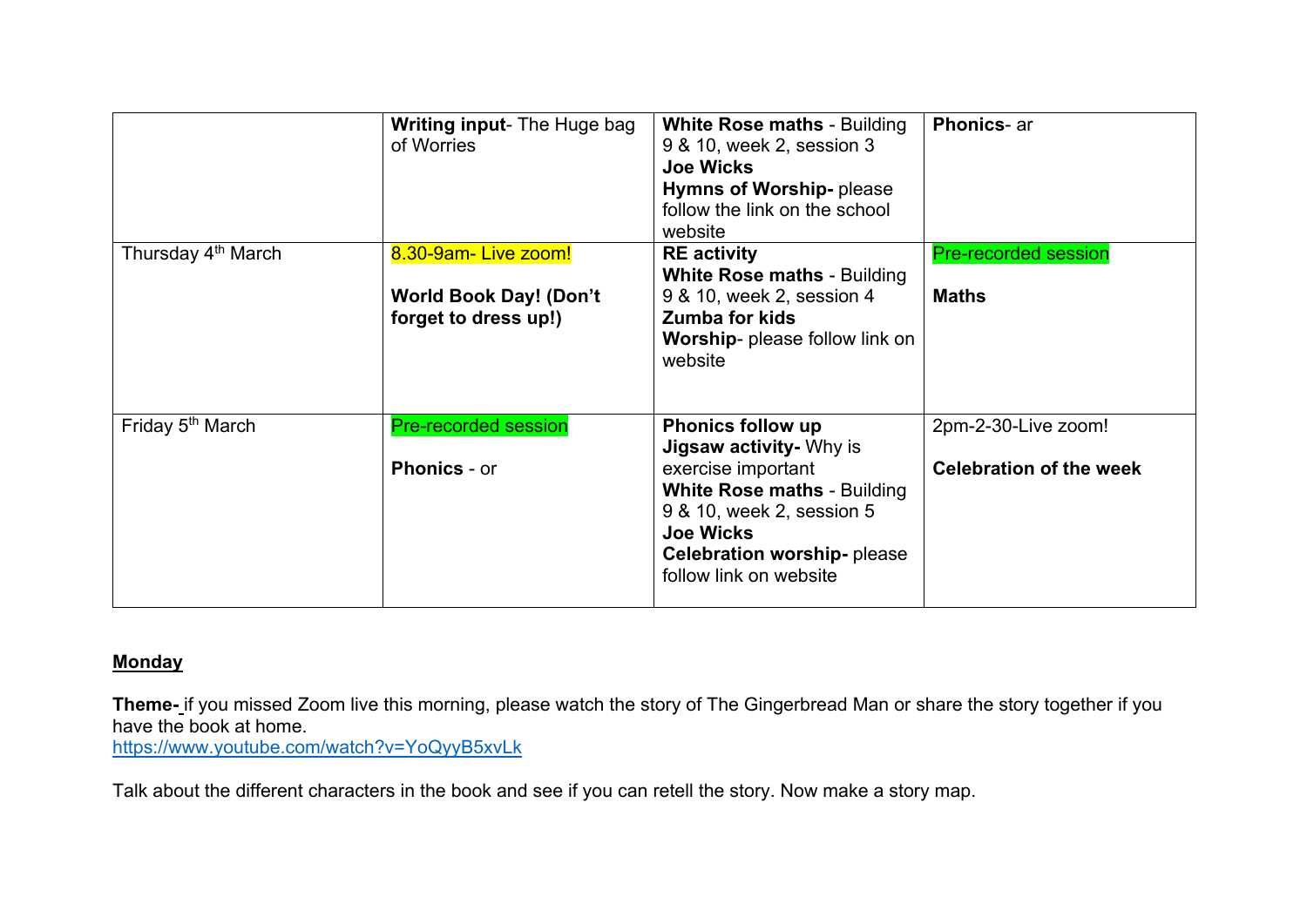





Can you think of a way for the Gingerbread man to cross the water without having to get on the fox's back? Can you build him a bridge to cross the water safely? You could use lego, sticks, junk materials…

If your grown-ups are happy to, why don't you try and bake your own gingerbread men?

# https://www.youtube.com/watch?v=t4cGrvyO\_no

P**hysical**- Joe Wicks- Live! @ 9am PE with Joe wicks on Youtube or access it later at any time of the day.

**Maths learning-** Building 9 & 10, week 2, session 1 https://whiterosemaths.com/homelearning/early-years/building-9-10-week-2/ **Phonics-** Watch our pre-recorded session on the tricky word 'all'. Can you have a go at our tricky word snakes and ladders game? You could always make your own version if you don't have access to a printer. Don't forget to sing the tricky word song on Epic phonics!

# **Tuesday**

**Physical-** Why not try an "Exercise with kids" session https://www.youtube.com/watch?v=oc4QS2USKmk **Maths Learning-** Building 9 & 10, week 2, session 2 https://whiterosemaths.com/homelearning/early-years/building-9-10-week-2/ **Phonics-** Watch our pre-recorded session on our new sound 'oo'. Practise saying, reading our writing the new sound. Can you play Phonics frog? Select the sounds up to 'oo'. https://www.phonicsbloom.com/uk/game/phonics-frog?phase=3

# **Wednesday**

**Writing-** Listen to the story "The Huge bag of Worries" https://youtu.be/NbcswBYnmeQ Talk about what Jenny was worried about in the story. Why didn't she want to talk about her worries with someone else? How did Jenny feel better at the end of the story? Who helped her? Discuss coming back to school next week with your child. How are they feeling about returning to school? What are they excited about? Is there anything they are worried about? Who can help them? Reassure your child that it is okay to feel worried and that lots of their friends will feel the same. Together, draw pictures or write these worries down- see template below. Stick them in your lockdown learning book so that these can be shared with your class teacher.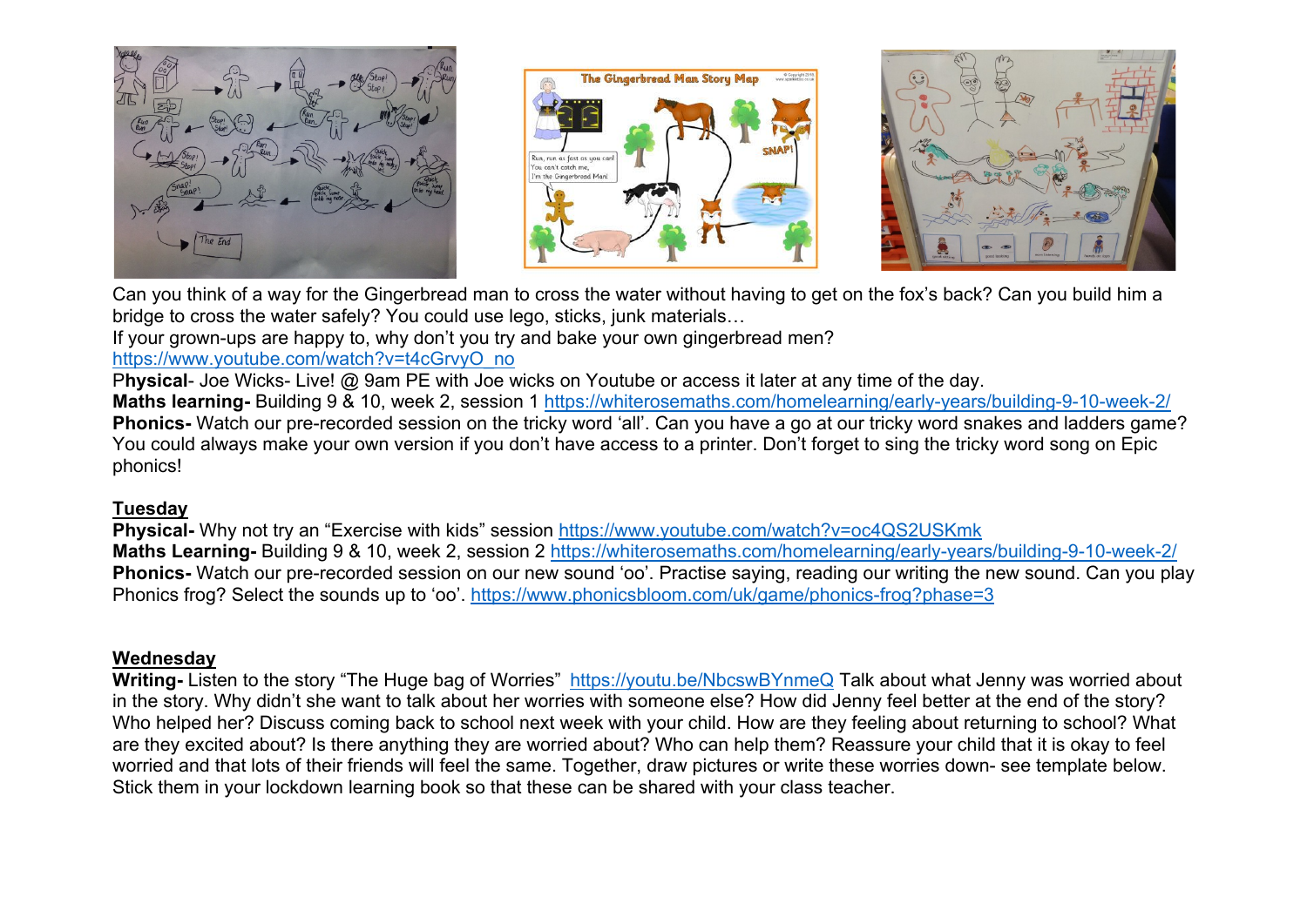**Maths learning**- Building 9 & 10, week 2, session 3 https://whiterosemaths.com/homelearning/early-years/building-9-10-week-2/ **Physical-** Joe Wicks- Live! @ 9am PE with Joe wicks on Youtube or access it later at any time of the day. **Phonics-** Watch our pre-recorded session on our new sound 'ar'.Can you play sentence substitution on phonics play? https://www.phonicsplay.co.uk/resources/phase/3/sentence-substitution-ph3 **Hymns of Worship**- Follow the link on the school website.

#### **Thursday**

**World Book Day-** Make sure you dress up for our live zoom or if you are in school that day! If you miss the zoom then please watch the following video by the illustrator of 'What the ladybird heard'. https://www.youtube.com/watch?v=IUcLsC0bPiQ Can you make your own puppet theatre or story box? Don't worry if you don't have a cardboard box, you can always use the space under a chair to make your theatre.

**Phonics-** Can you practice writing words that have the 'oo' and 'ar' sounds that we have learnt this week? Can you find any of those items in your house? For example 'hoop' and 'carpet'.

**Physical-** Can you join in with a zumba dance class

https://www.youtube.com/watch?v=yoJqpPjFK70&list=PLsLdIyqFC4R5kDlsjwLNwc1RUiH06nEf3&index=20

**Maths learning**- Watch our pre-recorded maths session. If you want to complete the Whiterose learning in your own time this is the link https://whiterosemaths.com/homelearning/early-years/building-9-10-week-2/

#### **Friday**

**Phonics**- Introduce the sound 'or' with Geraldine the giraffe. https://www.youtube.com/watch?v=Fm9PRHDJlv4 Can you practise saying, reading and writing the new sound? Play making a match on phonics play https://www.phonicsplay.co.uk/resources/phase/3/matching-ph3w5

**Physical-** Joe-Wicks- Live! @ 9am PE with Joe wicks on Youtube or access it later at any time of the day.

**Maths learning**- Building 9 & 10, week 2, session 5 https://whiterosemaths.com/homelearning/early-years/building-9-10-week-2/ J**igsaw (PSHE)-** Can you play your favourite sport? What different body parts do you have to use? Do you feel tired once you've played it? Remind yourself why it is important to exercise.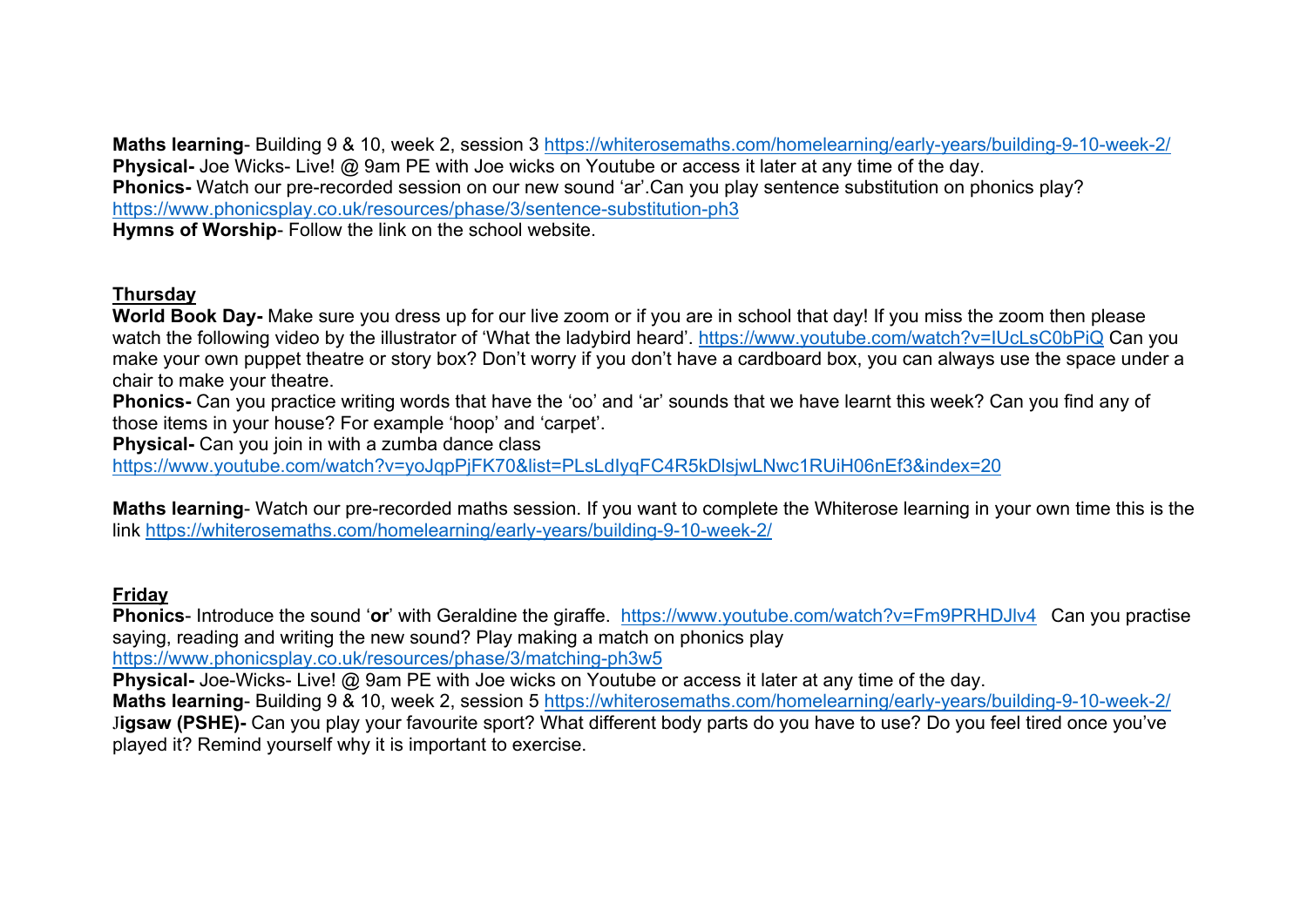



Can you make your own Gingerbread man?

# More Challenges to try

# **Growing Ginger**

**Science Experiment** 

Method



1. When choosing a piece of ginger in the supermarket, choose one that is plump supermarket) and fresh. Look at the knobbly parts to find ones that have little points (called Water eyes) on the end of the knobbles. Bowl 2. Soak the ginger root overnight in a Plant pot bowl of warm water. This will wash

Sand

Clear plastic bag

off any chemicals and preservatives. 3. Prepare the plant pot by adding  $\frac{3}{4}$  compost and  $\frac{1}{4}$  sand to the pot and mixing it together.

- 4. Plant the ginger root in the pot. Make sure the 'eues' are pointing upwards, out of the compost.
- 5. Water it well.
- 6. Place the clear plastic bag over the pot. This will act like a mini greenhouse and keep the plant warm.
- 7. Place it on a sunny windowsill
- 8. It may take a couple of weeks to grow, so keep checking and watering it if the compost looks a bit dry.



Make your own ginger spiced playdough

https://www.learning4kids.ne t/2015/11/15/scentedgingerbread-play-dough-

recipe/





Can you make your own bookmark?



Why don't you have a go at growing your own ginger at home?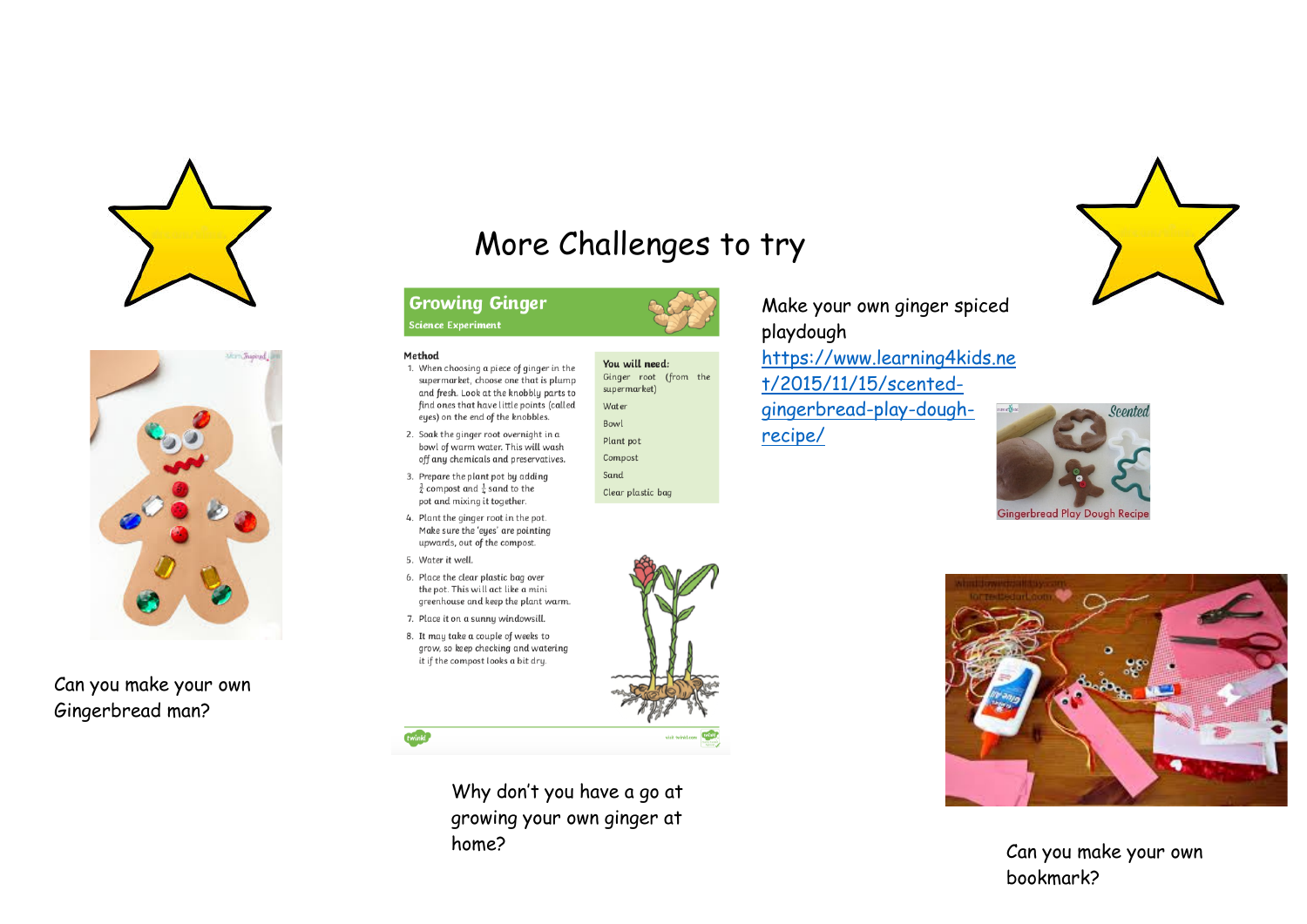